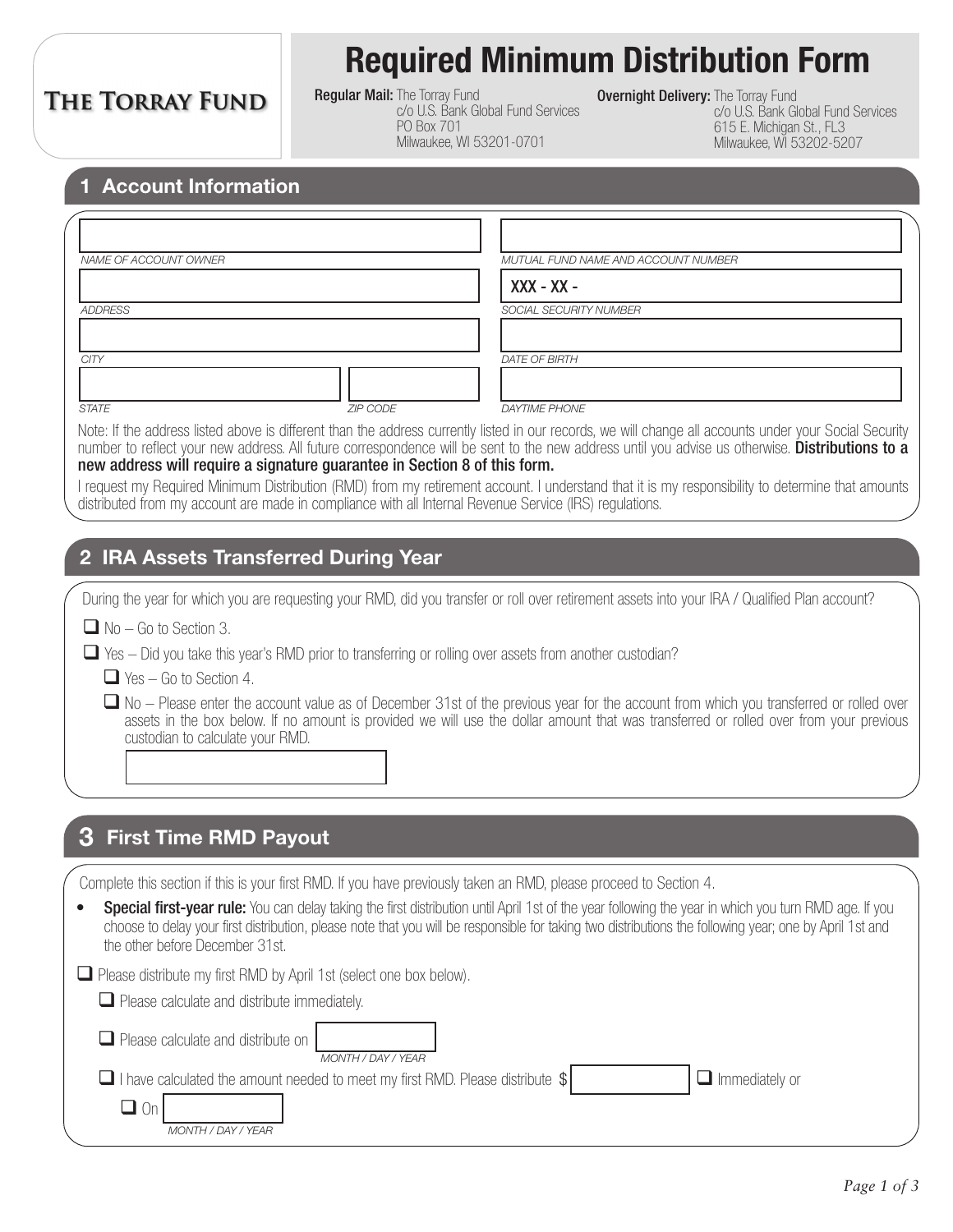| Distribution Instructions   Select One*                                                                                                                                                                                                                                                                                                                                             |
|-------------------------------------------------------------------------------------------------------------------------------------------------------------------------------------------------------------------------------------------------------------------------------------------------------------------------------------------------------------------------------------|
| I would like U.S. Bank Global Fund Services to calculate my RMD. Complete Section A.<br>I have calculated my RMD. Complete Section B.<br>I will be taking the RMD amount from an IRA/Qualified Plan at another financial institution and hereby relieve U.S. Bank Global Fund Services<br>of this responsibility (valid until revoked). If checking this box, proceed to Section 8. |
| A Life Expectancy Calculation Method (calculation completed by U.S. Bank Global Fund Services)                                                                                                                                                                                                                                                                                      |
| Please select the method you would like used for your Life Expectancy Calculation. Failure to designate a Life Expectancy Calculation Method<br>will result in distributions being made using the Uniform Life Table.                                                                                                                                                               |
| Uniform Life Table (Standard IRS Method)                                                                                                                                                                                                                                                                                                                                            |
| Joint Life and Last Survivor Expectancy. This option can only be used if your spouse is your sole beneficiary and your spouse is more than<br>10 years younger than you.<br>My spouse's full date of birth is:                                                                                                                                                                      |
| DATE OF BIRTH (MM/DD/YYYY)<br>Please select how you would like to receive your RMD.                                                                                                                                                                                                                                                                                                 |
| $\Box$ I wish to have my current year RMD distributed immediately upon receipt of this Form. A distribution fee may apply per the Fund's<br>prospectus.<br><b>OR</b>                                                                                                                                                                                                                |
| $\Box$ I wish to have my current year RMD distributed on a systematic basis.<br>Frequency: $\Box$ Monthly $\Box$ Quarterly $\Box$ Semi-Annually $\Box$ Annually<br>START DATE (MONTH/YEAR)<br>DAY(S) OF THE MONTH                                                                                                                                                                   |
| My Own Calculation (I have calculated the amount to be distributed)<br>B                                                                                                                                                                                                                                                                                                            |
| $\Box$ Please distribute \$<br>immediately upon receipt of this Form. A distribution fee may apply per the Fund's prospectus.                                                                                                                                                                                                                                                       |
| $\Box$ I would like to establish systematic distribution in the amount of \$                                                                                                                                                                                                                                                                                                        |
| Frequency: $\Box$ Monthly $\Box$ Quarterly $\Box$ Semi-Annually $\Box$ Annually                                                                                                                                                                                                                                                                                                     |
| START DATE (MONTH/YEAR) DAY(S) OF THE MONTH<br>* Systematic distributions cannot be made between December 29th - December 31st. If you do not indicate a month and day for your                                                                                                                                                                                                     |
| periodic distribution(s), they will begin on or about the 5th day of the current month. If you do not indicate a frequency, your distribution(s)<br>will be made annually on December 5th.                                                                                                                                                                                          |
|                                                                                                                                                                                                                                                                                                                                                                                     |
| 5 Delivery Instructions                                                                                                                                                                                                                                                                                                                                                             |
| $\Box$ Please send a check to the <b>address of record</b> currently on my account.<br>$\Box$ Regular Mail $\Box$ Overnight Mail: A \$15 fee will apply.                                                                                                                                                                                                                            |
| Deposit distribution proceeds directly into my existing Non-IRA account. Fund Number___________, Account Number<br>OR open a new Non-IRA account for distributions (a New Account Application must be attached).                                                                                                                                                                    |
| <b>Lach (Automated Clearing House):</b> Electronic Funds Transfer to the bank instructions currently on my account. No fee applies. If you<br>are establishing or changing your bank instructions, please attach a voided check in Section 6. You must obtain a signature guarantee if<br>establishing or changing your bank instructions.                                          |
| <b>T</b> Wire Redemption: Wire distribution proceeds to the bank instructions currently on my account. A \$15 wire fee applies. If you are<br>establishing or changing your bank instructions, please attach a voided check in Section 6. You must obtain a signature guarantee if<br>establishing or changing your bank instructions.                                              |
| <b>Alternate payee and/or address</b> other than the address of record. You must obtain a signature guarantee if having the redemption<br>proceeds payable to a third party or sent to an address that is currently not listed on the account.                                                                                                                                      |
|                                                                                                                                                                                                                                                                                                                                                                                     |
| NAME OF PAYEE<br>CITY / STATE / ZIP<br><b>ADDRESS</b>                                                                                                                                                                                                                                                                                                                               |